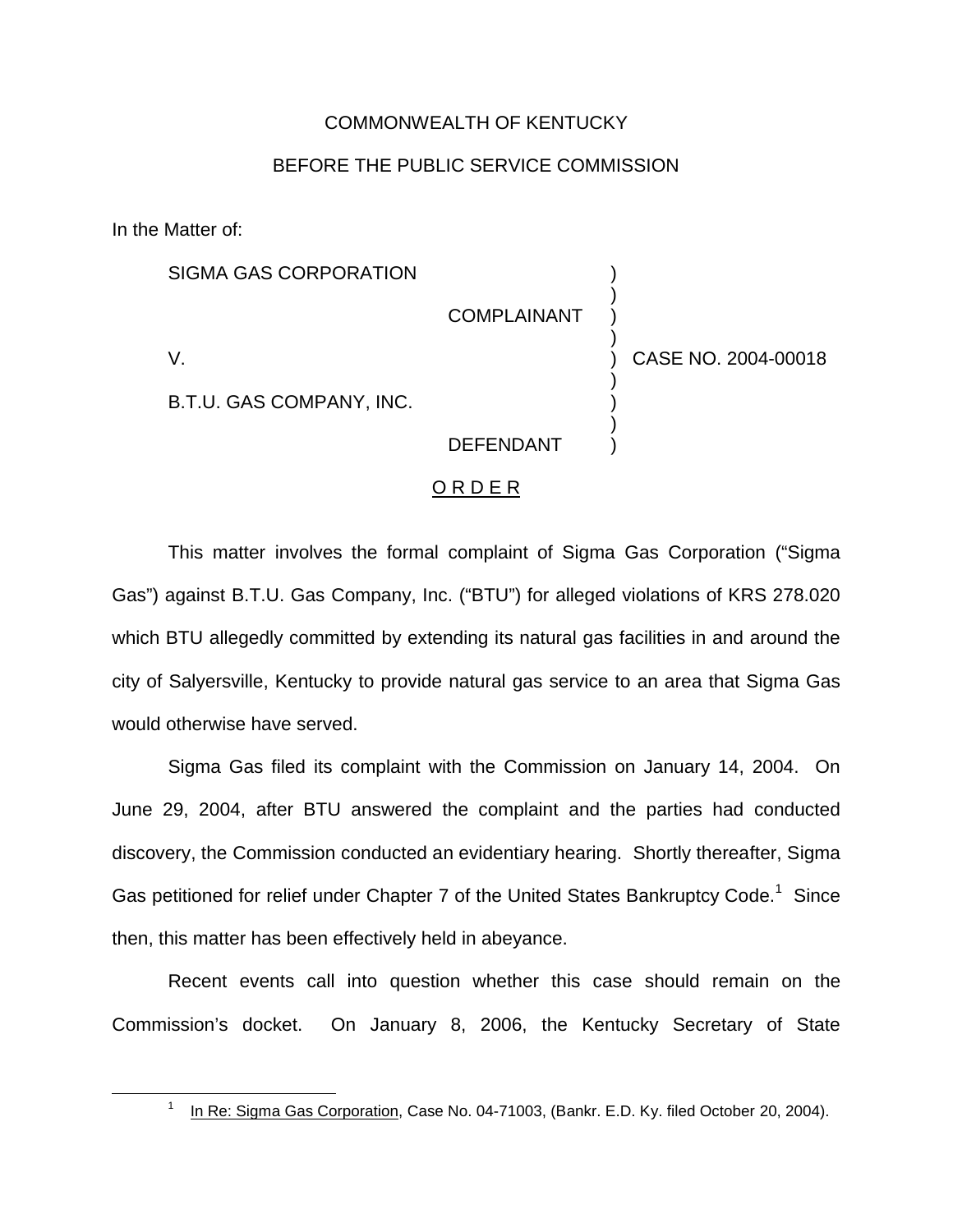administratively dissolved Sigma Gas. $2$  On November 21, 2007, the Commission approved the transfer of the assets of Sigma Gas to DLR Enterprises, Inc. and Cow Creek Gas, Inc. $3$  This transfer was completed on January 11, 2008.<sup>4</sup>

We find that, in light of these events, the parties to this proceeding should show cause why this proceeding should not be dismissed. We further find that those entities that have acquired the assets of Sigma Gas and that may have an interest in this proceeding, should be afforded an opportunity to intervene in this matter and to demonstrate why the Commission should proceed to issue a decision on the merits of the original complaint.

The Commission, on its own motion, HEREBY ORDERS that:

1. All parties to this matter shall, no later than April 15, 2008, show cause why this matter should not be dismissed.

2. Those entities that have purchased the assets of Sigma Gas shall have until April 15, 2008 to move for intervention in this matter and to show cause why this matter should not be dismissed.

3. The Executive Director shall serve a copy of this Order upon DLR Enterprises, Inc. and Cow Creek Gas, Inc.

<sup>2</sup> See http://apps.sos.ky.gov/business/obdb/OBDBDisplayImage.aspx?id=608404 (last visited Jan. 22, 2008).

<sup>&</sup>lt;sup>3</sup> Case No. 2007-00419, Application of DLR Enterprises, Inc. and Cow Creek Gas, Inc. for Approval of the Transfer of Certain Assets Formerly Owned and Controlled by Sigma Gas Company (Ky. PSC Nov. 21, 2007).

<sup>4</sup> Letter from Jerome A. Kanney, President, Cow Creek Gas, Inc., to Beth O'Donnell, Executive Director, Kentucky Public Service Commission (Jan. 14, 2008) (found in Case No. 2007-00419, Application of DLR Enterprises, Inc. and Cow Creek Gas, Inc. for Approval of the Transfer of Certain Assets Formerly Owned and Controlled by Sigma Gas Company).